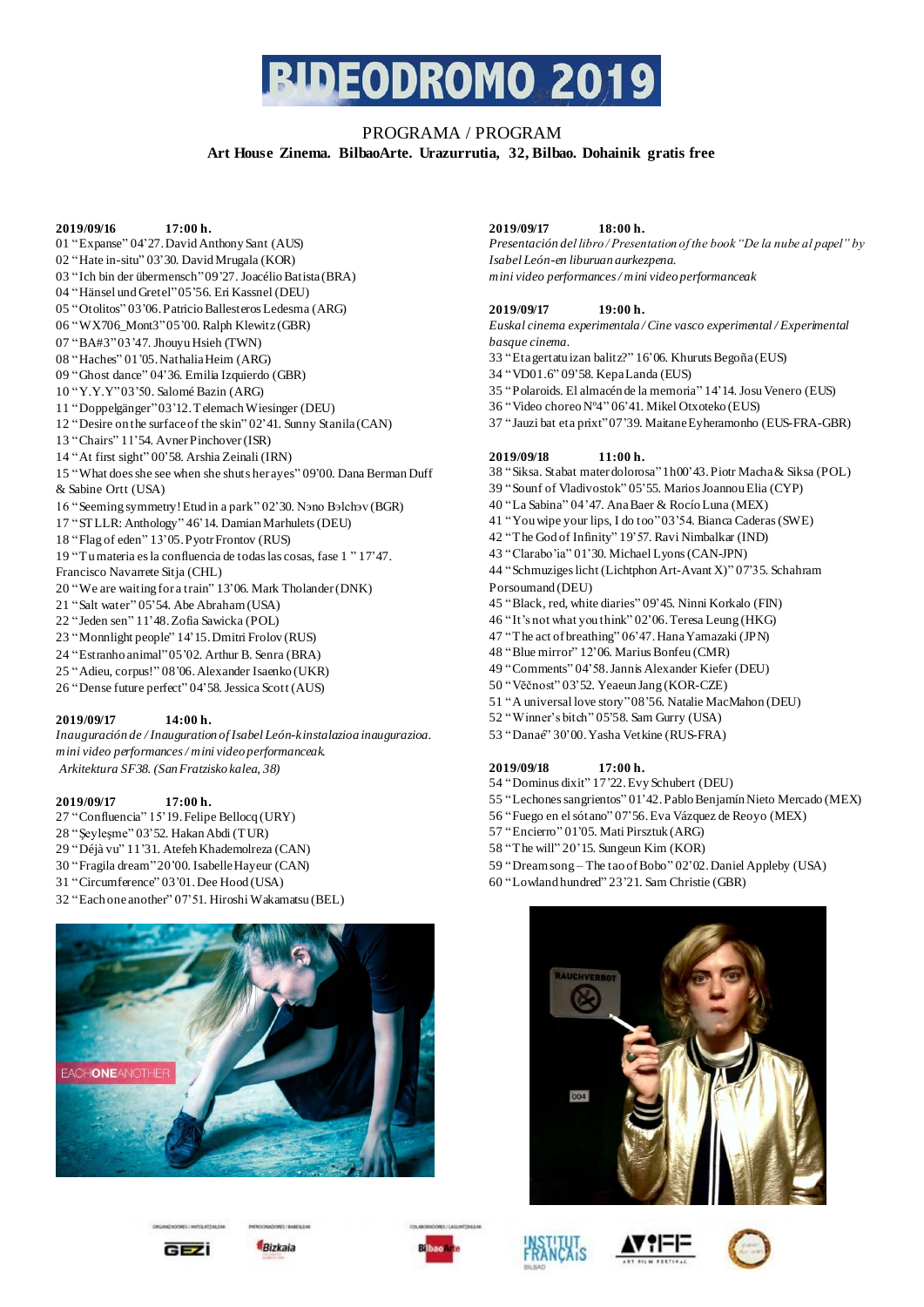# **RIDEODROMO 2019**

#### **2019/09/18 18:30 h.**

*Espainiako zinema experimentala / Cine español experimental / Experimental spanish cinema*

- 61 "Mirada robada" 04'55. Isabel Pérez del Pulgar (ESP)
- 62 "Highly sensitive person" 04'55. Sofia Bertomeu Hojberg (ESP)
- 63 "Europa soñolienta" 03'04.Ausín Sáenz (ESP)
- 64 "Beautytudes" 19'49. José Ramón da Cruz (ESP)
- 65 "Portrait of a Pope on the throne" 05'35. Blas Payri (ESP)
- 66 "La memoria de un oído" 03'01. Ursula San Cristóbal (CHL-ESP)
- 67 "Janela"21'11. Manuel Sordo Vicente (ESP)
- 68 "Cuaderno de cineasta 2 Varsovia / Lodz" 10'00. David Yáñez (ESP)
- 69 "Free" 05'30. Alvaro de la Rosa Blanca (ESP)
- 70 "Breaking rules" 04'18. Victor Claramunt San Millán (ESP)
- 71 "Iceberg nations" 04'21. Fernando Martín Borlán (ESP)
- 72 "Aliens" 23'29. Luis López Crrasco (ESP)
- 73 "Lo siento, mi amor" 07'20.Eduardo Casanova (ESP)
- 74 "Nabilon" 05'30.Pablo Uriarte Bravo (ESP)
- 75 "Transmutaciones" 10'11. Laura & Sira Cabrera Díaz (ESP)
- 76 "Bestiari" 05'10.Albert Merino (ESP)

## **2019/09/19 11:00 h.**

- 77 "Superunknown"13'04. Angela Christlieb (AUT)
- 78 "A margen da margen" 07'48. Rose Mara Kielela (BRA)
- 79 "Tengang kawali" 04'20.Arjanmar H. Rebeta (PHL)
- 80 "En boca de todas" 04'28. RAMA(ARG)
- 81 "White obsession" 02'00.Flavio Sciolé (ITA)
- 82 "From the outside" 12'46.Liliana Resnick (HRV)
- 83 "Joy ride" 00'59. Michael O'Donnell (USA)
- 84 "Mer Bleue" 03'50.Cecilia Araneda (CHL-CAN)
- 85 "What it feels like" 02'59.Steven Fraser(GBR)
- 86 "Laterate athrolyse" 12'18. Michael Steinhauser (DEU)
- 87 "Digits of π" 03'14. Tom Bessoir(USA)
- 88 "La quinta notte"17'43. Valentina Ghiringhelli (ITA)
- 89 "Fathoms. The weight of smoke"05'44. Chris Myhr (CAN)
- 90 "Insomnia" 00'31. Mai Mustafa Ekhou (MRT)
- 91 "Pixel frio" 15'16. Rodrigo Areias(PRT)
- 92 "Lisboa-boa 345 D.T" 10'18.Edgar Pêra (PRT)
- 93 "Waves" 02'27. Sami Ala (FIN)
- 94 "+" 02'33. Max Hattler (DEU)
- 95 "Pattern recognition"04'51. Dirk de Bruyn (AUS)
- 96 "The future" 01'00. Iryna Iurchenko (UKR)
- 97 "Passage" 03'45. Farid Yahaghi (IRN-CAN)
- 98 "The sea swells" 16'15.Amir Gholami(IRN)
- 99 "Seer (KOR)" 03'47.Aaron Oldenburg (USA)
- 100 "Bear with me" 04'46. Daphna Awadish (NLD)

101 "The quietness of the other things" 01'28. Finn Harvor(CAN-KOR) 102 "The pearl of Moldova"17'35. Silvia Amancei & Bogdan Armanu

- (ROU)
- 103 "Ultrarot Machine gun girl" 03'06.Thomas Jordan (DEU)
- 104 "Tragovi" 08'20. Antun Balog (HRV)
- 105 "El restaurador"01'30. Darío Ricciardi (ARG)
- 106 "Unidentified" 04'19.Lin Ching Hsuan (TWN)



## GEZI





#### **2019/09/19 17:00 h.**

*Pugnant Film Series – Programa internacional International program / Nazioarteko programa*

- "Landscape becoming landscape" 03'00. Pamela Breda (GBR)
- "Ferroada"25'00. Adriana Barbosa & Mello Castanho (BRA)
- "Ulaanbaatarization" 03'00.Zuluaa Urchund (MNG)
- "Lick every drop" 06'00. Moira Lacowicz & Leonardo Zito (ARG) "Volcano bathtub" 10'00. Jorge Núñez (ESP)
- *Pugnant Film Series – Programa griego / Greek program / Greziako programa*
- "My birthday's sky" 08'00. Makis Faros(GRC)
- "We will eat duck" 02'00.Marina Fragkioudaki (GRC)
- "Kioku before summer comes" 18'00.Kostis Charamountanis(GRC)
- "Varas Harmana" 02'00.Fokion Bogris (GRC)
- "Chrapa Chroupa" 02'00. Fokion Bogris (GRC)
- "La jalousie" 06'00. Jacqueline Lentzou (GRC)



## **2019/09/19 18:30 h.**

- *Programa AVIFF Programme / programa*
- "City crush" 13'24. Mia Forrest (AUS)
- "Welcome in emptiness" 04'41. Karolina Nieduza (GBR)
- "Atlas" 22'00.Eeva Siivonen (FIN)
- "A dad" 11'21.Robert Cambrinus(AUT)
- "Dream logic" 05'00. Amanda Macchia (CAN)
- "Regained bathers" 12'45.Ludivine Large-Bessette(FRA)
- "Cuban queens" 06'00. Warren Bass (USA)

"Are you holding me, or I holding myself?"11'47. César Brodermann (USA-MEX)







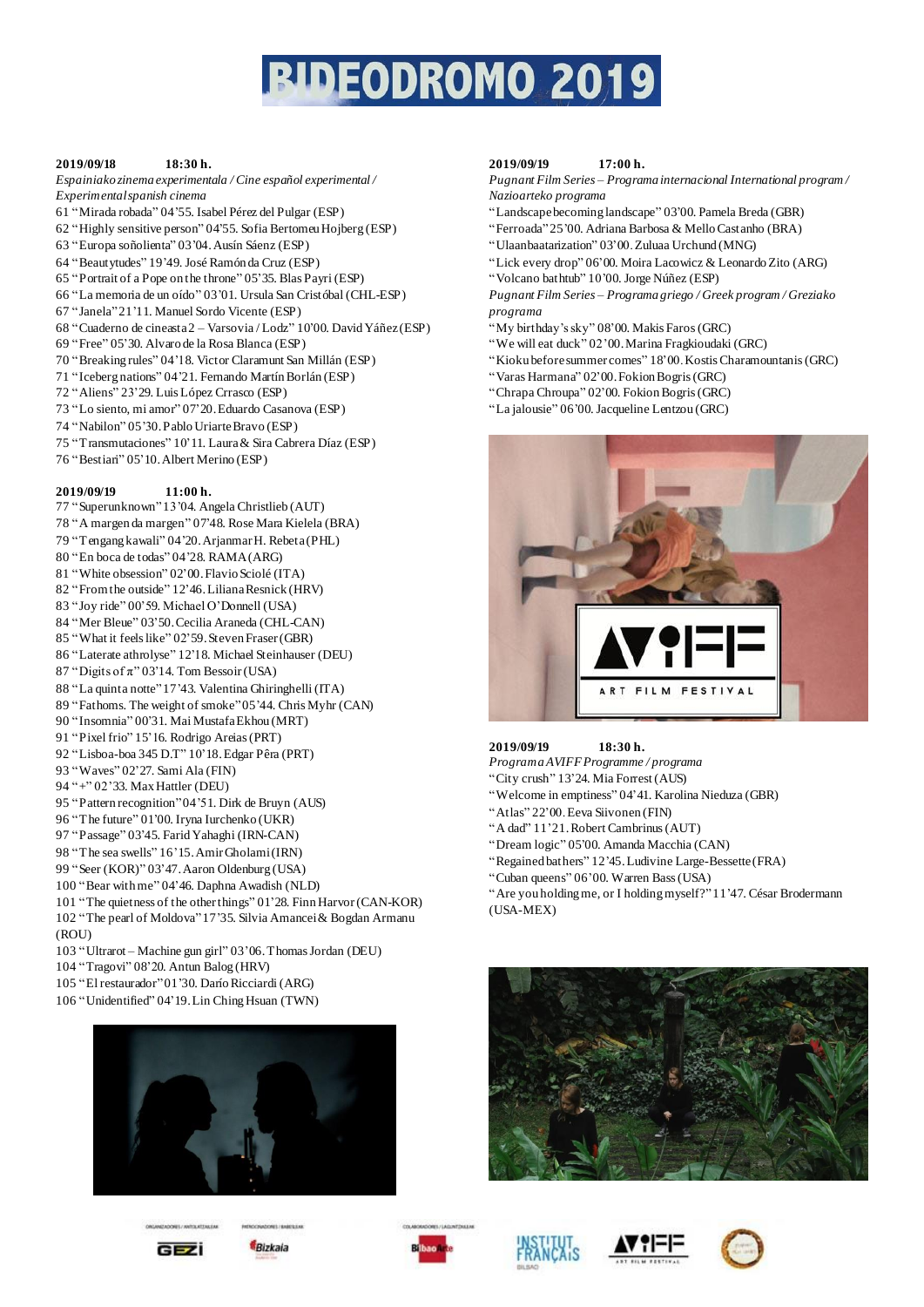## **RIDEODROMO 2019**

**2019/09/20 11:00 h.** 107 "Parenthesis" 04'12. Julia McGill (BRA) 108 "Index"02'45. Richard Ashrowan (GBR) 109 "Como algo que es, o no es, inmensidad" 02'03.Juliana Schwindt (ARG) 110 "From the life of my old woman friend" 06'24. Evelin Stermitz (AUT) 111 "The flats" 04'58. Ian Campbell (CAN) 112 "Choke" 01'48.Tracy Peters(CAN) 113 "Object lessons" 09'03.Thomas Kyhn Rovsing Hjørnet (DNK) 114 "The burning man" 01'30. Ronan Power (IRL) 115 "Fleeting Autumn" 08'00. Vojtech Domlatil (CZE) 116 "Girl becomes snow" 07'18. Ryan & Tyler Betschart (USA) 117 "Match.com"02'17. Miguel Antonio García Cabrera (PER) 118 "Hammersmith" 04'27.Kate Sweeney (GBR) 119 "Artificial respiration" 02'12. Mahshid Mahboubifar(IRN) 120 "[13.1-9+19+13] Vol.01" 05'56.Madam M.A(JPN) 121 "Rules to play"07'34. Merlin Flügel (DEU) 122 "Dios te salve, María" 01'03.Edlyn Castellanos(MEX) 123 "A virgin wind" 02'57.Shasha Svirsky (RUS) 124 "Graffitti" 01'00.Rick Niebe (ITA) 125 "Nil project Ø" 01'00. Veronika Kamchevska (MKD) 126 "Not (a) part" 05'33. Vicky Smith (GBR) 127 "Hermannplatz" 01'31. Satu Mäkinen (FIN) 128 "Prist" 04'19. Eric Ko (USA) 129 "Factory wall timescales 2" 07'40. Eleanor Suess(GBR) 130 "Composición nº 6" 07'13. Rodrigo Noya (ARG) 131 "Slow forge" 02'36. Simona Constantin (ROU) 132 "Serendip" 05'22.Sally Cloninger (USA) 133 "The widow" 16'57. Eva Depoorter (NLD) 134 "ZΩH (A whimsical node)" 04'09. Rakesh Krishnan (IND) 135 "Sound notes 4.0" 11'19. Mengmei Pan (USA) 136 "During a night with no moon"02'00. Mariela Richmond & Jorge Mario Zuleta (CRI)

- 137 "The path she walks" 06'20. Marloes ten Bhömer (NLD)
- 138 "In the house of Mantegna" 06'39.Michele Manzini (ITA)
- 139 "Ships sailing nowhere" 12'51. Marija Lučić (DEU)
- 140 "C (silence song)" 10'46. Annett Stenzel (DEU)
- 141 "Ocean breathes" 01'18. Yihuang Lu (USA)
- 142 "Liquid traits of an image apparatus" 07'21.Vera Sebert (AUT)
- 143 "Deus fugit!"03'29. Nora Geist (GBR-ITA)





## GEZI



**CALL LEASES EN** 



### **2019/09/23 11:00 h.**

- 144 "Drei atlas" 06'24. Myriam Charles (CAN)
- 145 "Senescent vivarium" 07'09.Kyath Battie (CAN)
- 146 "With pain and love" 13'00. Martin Sulzer (DEU)
- 147 "\*\*\*(ryba)" 01'59. Filip Bojarski (POL)
- 148 "Miss Park Project #1"07'38. Yongchu Suh (KOR)
- 149 "Ariadne's thread" 02'45. Marta di Francesco (GBR)
- 150 "Rapto" 09'16. Armando Soto-Almánzar (PRI)
- 151 "Priscilla and the sisters" 05'00.Omar Lopex (USA)
- 152 "Iceolo" 08'22. Brian Madika (SWE)
- 153 "Five by five" 05'15. Mohammed Ismail (EGY)
- 154 "Mahabbah pisang emas" 03'11. Sito Fossy Biosa (IDN)
- 155 "The cranes are flying" 03'01. Bénédicte Laflamme (USA)
- 156 "Charon" 06'31. Attila Damokos (HUN)
- 157 "Monolithography" 02'50. Laurids Andersen Sonne (DNK)
- 158 "Tabaroa" 06'11.Marcia Beatriz Granero (BRA)
- 159 "Second person" 29'27. José Ferreira (USA)
- 160 "Melponeme" 08'15.Remy Ryumugabe (RWA)
- 161 "Searching for the european roller" 16'36.Emily Mennerdahl & Jonas Bottërn (CAN)
- 162 "SpinOptique" 04'32.Katherine Liberovskaya (USA)
- 163 "3 dreams of horses"05'29. Mike Hoolboom(CAN)
- 164 "Hanoied" 02'26. Olivia Lahacé(CAN)
- 165 "El baile de les cadaveres" 11'47.Cabri Li & Wasabi Splash (ARG)
- 166 "In and out"03'15. Lais Catalano Aranha (BRA)

167 "X paused portrait of Katarina M." 01'35. Konstantinos Fourkiotis  $(GRC)$ 

- 168 "Prologue" 03'21. Adam Marikowski (POL)
- 169 "ART / ADT" 06'09. Anna Studinovskaya (MDA)
- 170 "The heralds" 07'11.Markus Hanakan & Roswitha Schuller (AUT)
- 171 "Pétalos y plumas" 03'59. Adriana Gómez (ARG)

#### **2019/09/23 17:00 h.**

- 172 "Ways to look at the moon" 17'08.Katherine Clark (USA)
- 173 "Weltschmerz"08'30. Anja Kavic (BIH)
- 174 "My extended arm"09'55. Mohamed Allam (EGY)
- 175 "Syndrome" 01'49.Nasim Ghanizadeh (IRN)
- 176 "Everything is under control" 03'40.Reza Masoud (IRN)
- 177 "O jardim dos caminos que se bifurcam" 16'00. Joäo Cristóväo Leitäo (PRT)
- 178 "Nyx" 19'27. Sophia Mix (DEU)
- 179 "The winter" 18'54. Nata Kamshan (RUS)
- 180 "every.single.one (Karuna)"05'33.Cherie Sampson (USA)